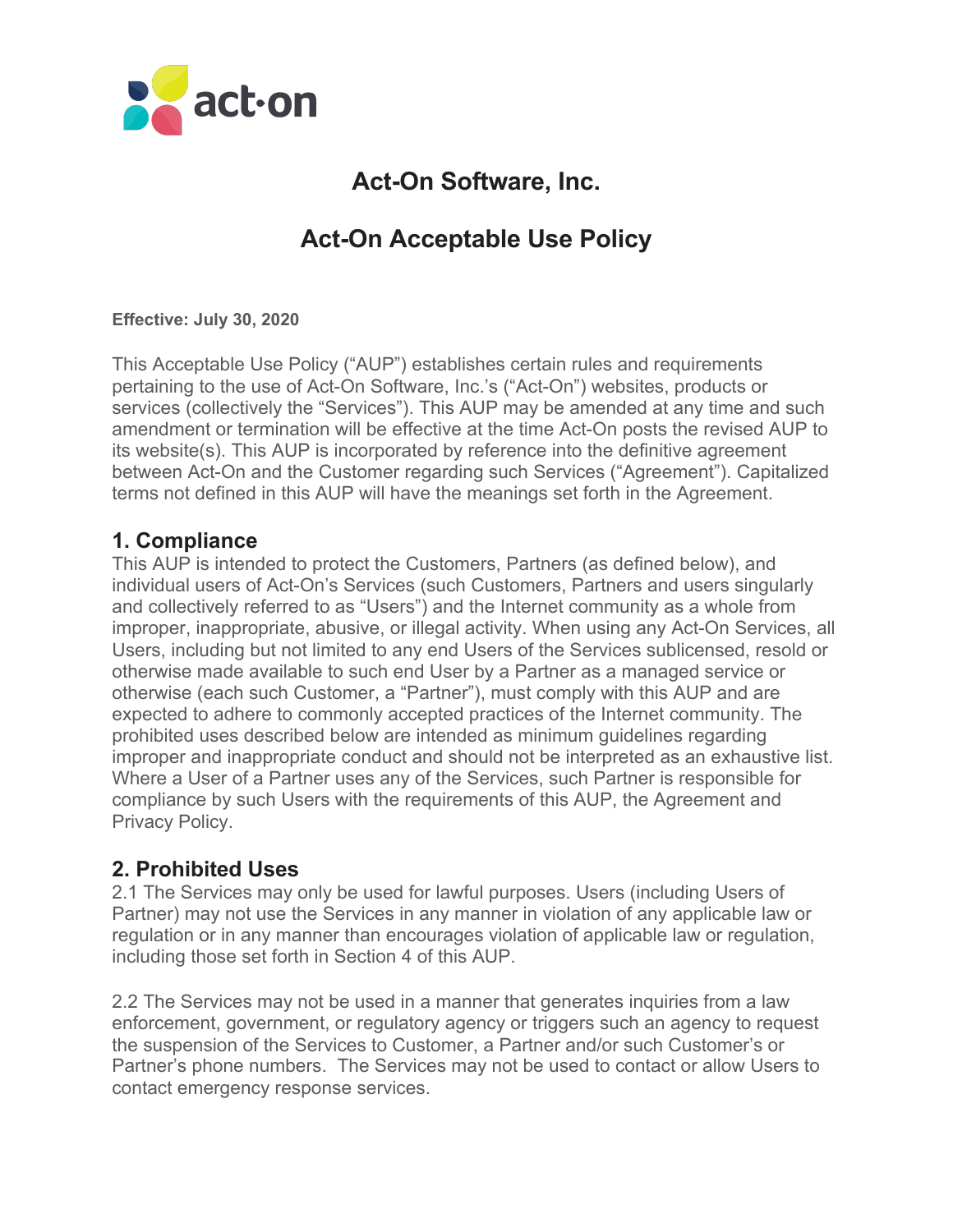

2.3 The Services may not be used in any manner that causes a telecommunications provider to complain about such use to Act-On or materially violates the following: (i) industry standards, policies and applicable guidelines published by (a) the CTIA (Cellular Telecommunications Industry Association), (b) the Mobile Marketing Association, or (c) any other generally recognized industry associations located anywhere in the world; or (ii) telecommunications provider guidelines and usage requirements as communicated in writing by Act-On to Customer.

2.4 The Services may not be used in a manner which purposely alters or forges any User's identity, deceives any third party or impersonates any other party.

2.5 The Services may not be used to violate system or network security including, but not limited to, by (i) gaining unauthorized access to any User account, network, system, computing facility, equipment, data or information; (ii) engaging in any activities that may interfere with the ability of others to access or use the Services, including, but not limited to launching or facilitating, whether intentionally or unintentionally, a denial of service attack on any of the Services or any other conduct that materially and adversely impacts the availability, reliability, or stability of the Services; (iii) attempting to bypass or break any security mechanism on any of the Services or using the Services in any other manner that poses a material security or service risk to Act-On or any of its other customers; (iv) unauthorized monitoring, including but not limited to recording or monitoring any communication without securing consent from the participants to the communication as required under applicable law; or (v) transmitting files or messages containing computer viruses or propagating worms, Trojan horses, or "spyware" programs.

2.6 Users may not perform any penetration testing or make any other intrusion attempts on the Services without Act-On's prior written consent.

2.7 The Services may not be used to transmit any material, data, or content (a) that infringes the intellectual property rights or other rights of third parties; (b) that is offensive, inappropriate, pornographic, obscene, illegal, or otherwise reasonably objectionable to any person or entity; or (c) that is, facilitates, or encourages libelous, defamatory, discriminatory, or otherwise malicious or harmful speech or acts to any person or entity, including but not limited to hate speech, and any other material or content that Act-On reasonably believes degrades, intimidates, incites violence against, or encourages prejudicial action against anyone based on age, gender, race, ethnicity, national origin, religion, sexual orientation, disability, geographic location or other protected category.

2.8 Users may not use the Services to harvest or collect information about individuals, including email addresses or phone numbers, (i) without their explicit consent or under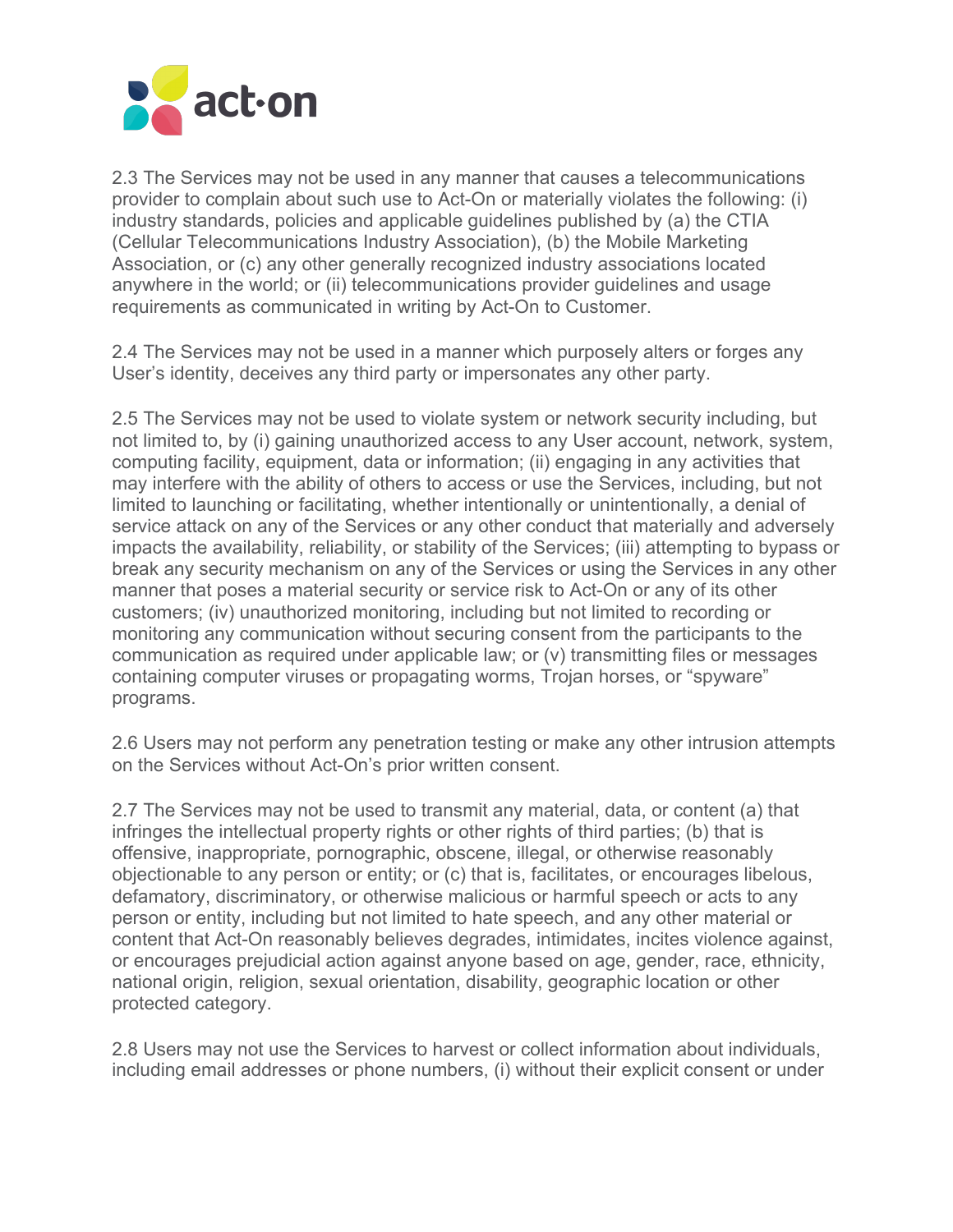

false pretenses or (ii) that infringes the intellectual property rights or other rights of Act-On.

## **3. Data Types**

Users will not upload any of the following types of information: (a) personally identifiable health information, including any information defined as Protected Health Information under Health Insurance Portability and Accountability Act, as amended, (b) drivers license numbers, (c) passport numbers, (d) social security, tax ID or similar numbers, (e) bank, checking, credit card, debit card, or other financial account numbers or (f) any other information or combinations of information that falls within the definition of "special categories of data" under GDPR or "sensitive information" any other applicable law relating to privacy and data protection. Users are solely responsible for compliance with all applicable data privacy and data protection laws in connection with its use of the Services. Any transmission or processing of such information is solely at User's own risk. Notwithstanding anything herein, in the Agreement or in our Privacy Policy to the contrary, Act-On will have no liability, including, without limitation, any indemnification obligations, whatsoever in connection with any such information transmitted or processed via the Services.

## **4. Communications Compliance**

Act-On expects Users to comply with all applicable laws and industry best practices in connection with their use of the Services, including, without limitation, (i) laws or regulations relating to permissioning and consent requirements pertaining to data acquisition and transmitting email, SMS, MMS, text, and other communications, and (ii) laws or regulations that prohibit engaging in any unsolicited advertising, marketing, messaging or transmission of communications; (iii) anti-spam laws or regulations; or (iv) applicable data protection or privacy laws, regulations, or legislation.

Act-On may provide deliverability services to Users and in connection with such services, may provide Users with consulting and advice regarding deliverability of electronic communications. Notwithstanding the provision of such services and notwithstanding anything herein, in the Agreement or in our Privacy Policy to the contrary, User is responsible for seeking its own legal counsel regarding its compliance with applicable laws, and Act-On shall not be liable for User's failure or failure of its applicable Partner (as the case may be) to comply with applicable laws even if Act-On has provided consulting and advice regarding deliverability.

**4.1 Domestic National Compliance.** Users agree to adhere to the sender requirements and obligations under the CAN-SPAM act of 2003 and any amendment or successor thereto. Additionally, Users must abide by the Telephone Consumer Protection Act, as amended (TCPA), and the Children's Online Privacy Protection Act as they pertain to Users marketing and prospecting using the Services.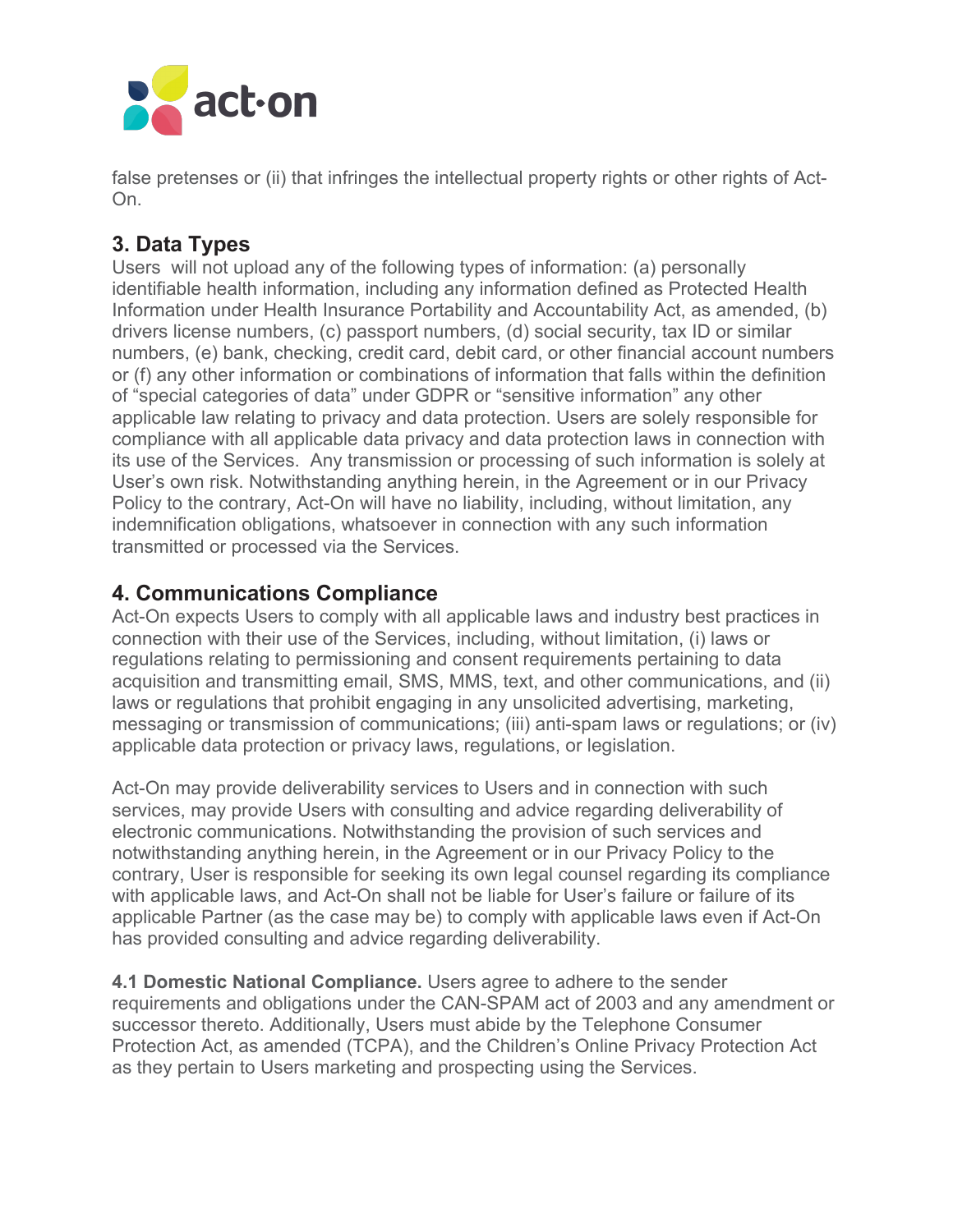

**4.2 State Laws.** Users also agree to abide by any existing state laws regarding transmission of electronic communications including, but not limited to, those that specifically address sending email, text and other electronic communications to minors.

**4.3 International Compliance.** Users agree that sending email(s), SMS, MMS, text messages and other electronic communications to international countries will require it to abide by and comply with the "destination country" laws and other compliance requirements for commercial electronic transmissions and communications. For purposes of clarity, Act-On expects Users to agree to the laws of the countries where the recipients of its transmissions and communications are located when such transmissions are received.

**4.4 Content (Line of Business) Performance Acknowledgement; Role-Based Email.** User acknowledges that certain forms of email and messaging content can cause deliverability issues, and User is entirely responsible for managing its email, messaging and other electronic communications content. Without limitation and by way of example only, messaging with content containing products and services that are illegal for minors to purchase have been known to be high in performance related issues. Users may not use the Services to send emails to role-based email addresses.

**4.5 Volume Management**. In order to proactively manage a frequency reputation a "volume cap" of ten emails or text messages per contact per month will be enforced on an account basis.

**4.6 Unsolicited Communications.** The Services may not be used by Users to send any unsolicited, unwanted, or harassing communications (commercial or otherwise) or any Unsolicited Commercial Emails or Text Messages (as defined below) or other similar phone calls, SMS or MMS messages, chat, voice mail, video, email, fax or other communication. As used in this AUP, "Unsolicited Commercial Email or Text Messages" is defined as email or SMS, MMS, text messages or other electronic communication sent to individuals who (i) do not have a pre-existing relationship with User and (ii) have not provided consent to the receipt of such emails or text messages, including express or affirmative consent, double-out-in and/or parental consent where required by law.

**4.7 Required Practices.** Users must comply with the practices in this Section 4.7. Instances of noncompliance may result in access to the Services being suspended or terminated. The Services may not be used in a way that violates generally recognized industry guidelines, including, without limitation:

**(i) Consent.** Users must obtain consent from any individual to whom it wishes to send commercial emails or text messages, for the type of messages that Users wishes to send, and maintain a record of such consent, including express consent where required by law. Such consent does not permit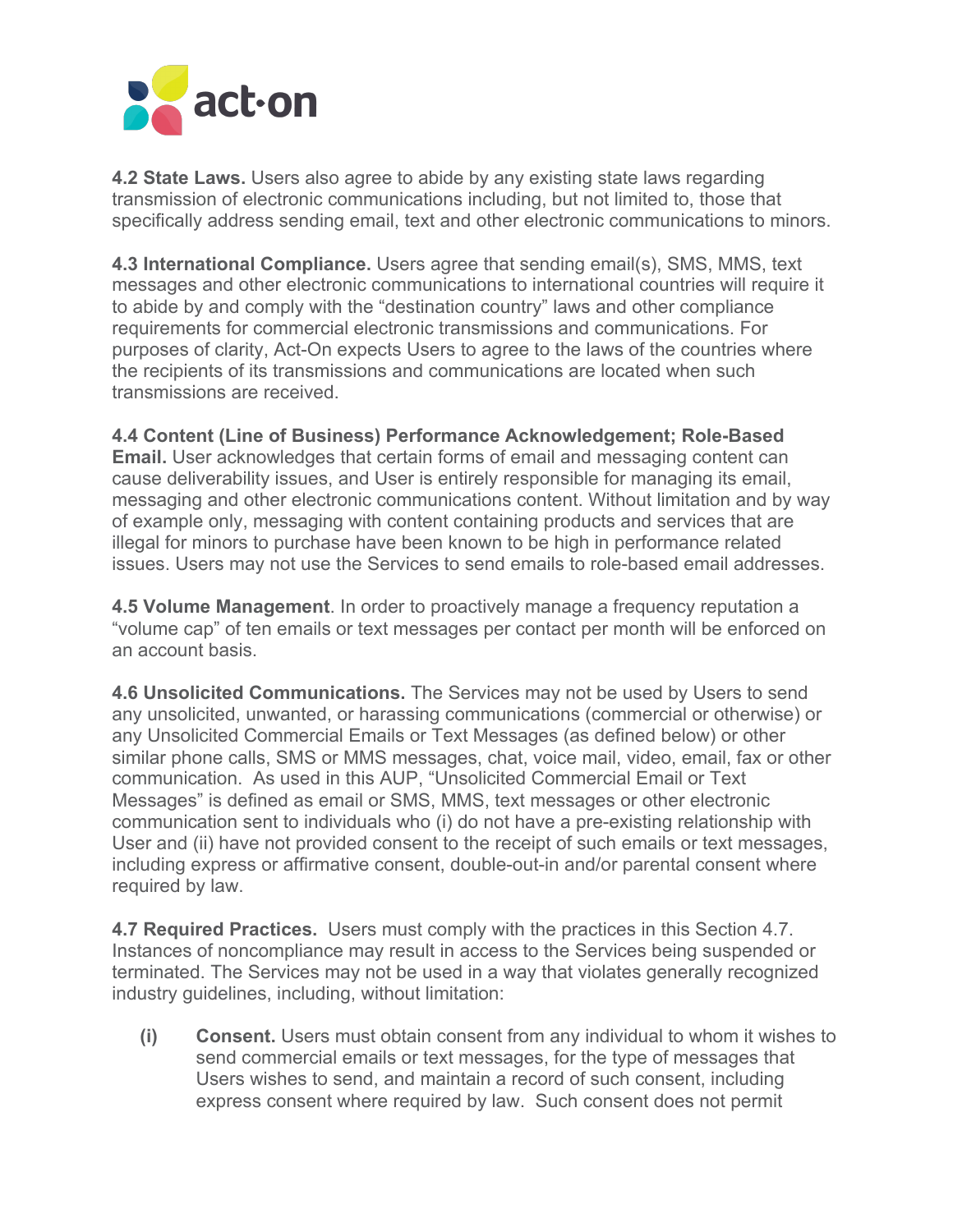

messages from other brands or permit messaging for other purposes or uses. Upon request of Act-On, Users will provide documentation evidencing that it obtained any and all consents required by applicable law.

- **(ii) Age and Content Requirements.** Users must ensure that with respect to its messages that (a) no message recipient is younger than the legal age of consent based on where the recipient is located; and (b) the message content complies with all applicable laws of the jurisdiction in which the message recipient is located.
- **(iii) Non-Permission Lists.** Users will not use non-permission based email or phone lists (i.e., lists in which each recipient has not explicitly granted permission to receive emails, text or other electronic communications from Users by affirmatively opting-in to receive such communications, as required by law).
- **(iv) Messaging Limitations.** Notwithstanding the above, Users may send an outbound message to an individual in response to a message from that individual or to provide information requested by the individual (e.g., password requests and appointment reminders). Users may not reply to such requests with promotional or marketing content.
- **(v) Email-Specific Practices.**
	- a. **Email Recipients.** Users may not (i) use third-party email addresses, domain names, or mail servers without proper permission; (ii) send emails to non-specific addresses (e.g., website@domain.com or info@domain.com); and (iii) send emails that result in an unacceptable number of spam or unsolicited commercial email complaints (even if the emails themselves are not actually spam or Unsolicited Commercial Email).
	- b. **Unsubscribe.** Users may not (i) fail to include a working "unsubscribe" link in each commercial email (i.e. non-transactional) that allows the recipient to remove themselves from User's mailing list unless the communication is i; and (ii) fail to comply with any request from a recipient to be removed from User's mailing list within 10 days of receipt of the request.
	- c. **Other Email Practices.** Users may not (i) fail to include in each commercial email a link to the then-current privacy policy applicable to that email; (ii) disguise the origin or subject matter of any email or falsify or manipulate the originating email address, subject line, headers, or transmission path information for any email; (iii) fail to include in each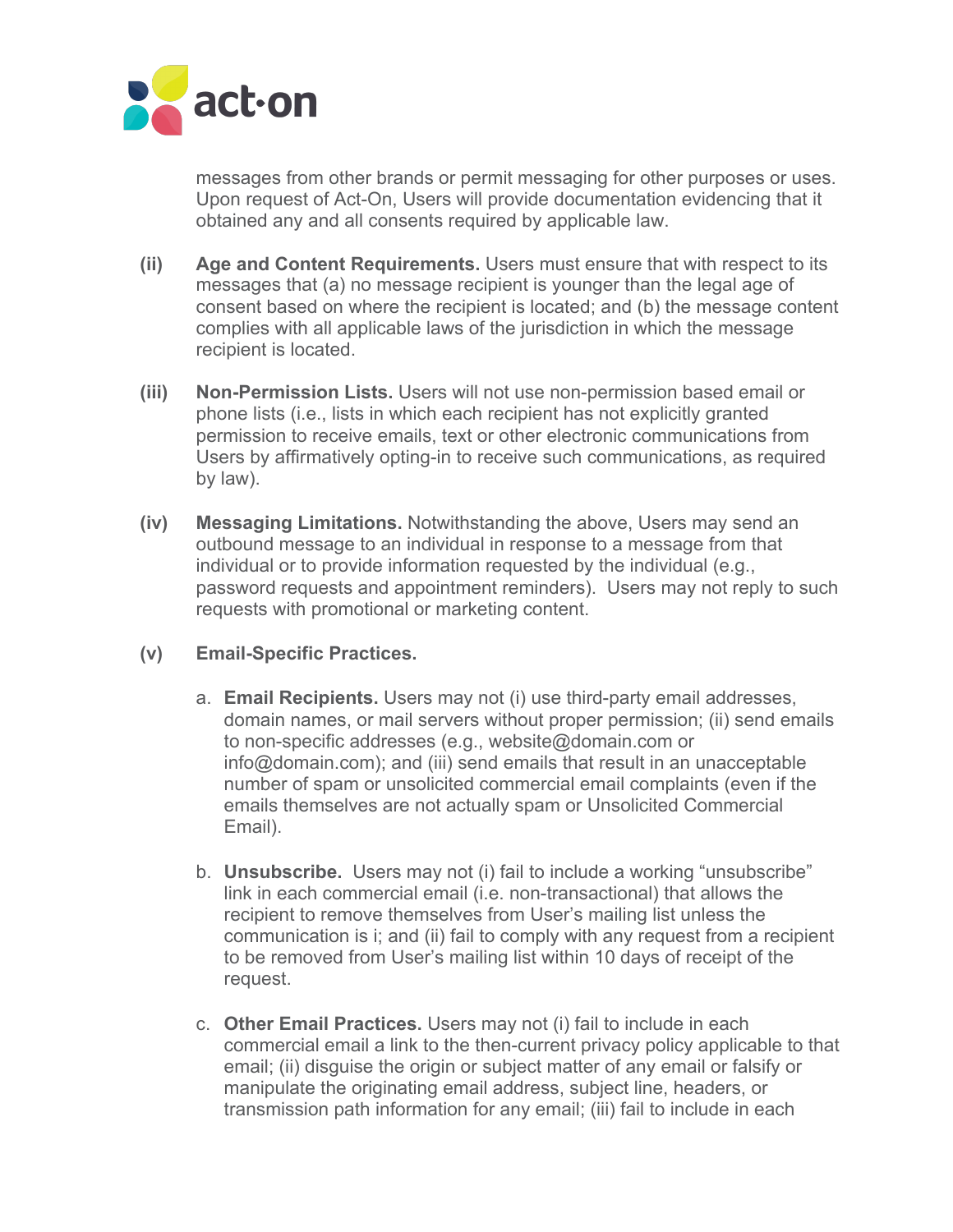

commercial email, Users' valid physical mailing address or a link to that information; and (iv) include "junk mail," "chain letters," "pyramid schemes," incentives (e.g., coupons, discounts, awards, or other incentives) or other material in any email that encourages a recipient to forward the email to another recipient.

#### **(vi) SMS, MMS, Text and Other Electronic Communication-Specific Requirements.**

- a. **Recycled Phone Numbers.** In the event that any individual who has previously opted in or consented to receiving emails or text messages changes or deactivates their mobile telephone number, Users agree it will promptly update such information to ensure that its messages are not sent to the person that acquires the old number.
- b. **Initial SMS, MMS and Text Message Content.** The initial message of each conversation must clearly identify User as the source of the message, and include the following language: "Reply STOP to unsubscribe," or the equivalent using another standard opt-out keyword, such as OPT OUT.
- c. **Revocation of Consent.** Individuals must also have the ability to revoke consent at any time by replying with a standard opt-out keyword. When an individual opts out, Users who were the source of the message may not send any further messages other than a confirmation of the opt-out.
- **(vii) Configurations.** Each User must ensure that it properly configures the communications functionality within the Services to comport with best practices as directed by Act-On.

## **5. Customer's Responsibilities and Act-On's Rights**

Users will cooperate with appropriate law enforcement and other governmental agencies and other parties involved in investigating claims of illegal or inappropriate activity. If any Users become aware of any violation of this AUP by any person, including, but not limited to, downstream customers, User, or third parties, Act-On requires that such Users notify Act-On immediately at support@acton.com or privacy@act-on.com. Recipients of messages sent using any Services are

also encouraged to report suspected violations of this AUP by forwarding a copy of the applicable email to abuse@act-on.net. Act-On will catalog, investigate and address all reports of violations and/or abuse. In addition to other remedies available pursuant to the Agreement, any Users account found to be in violation of this AUP is subject to